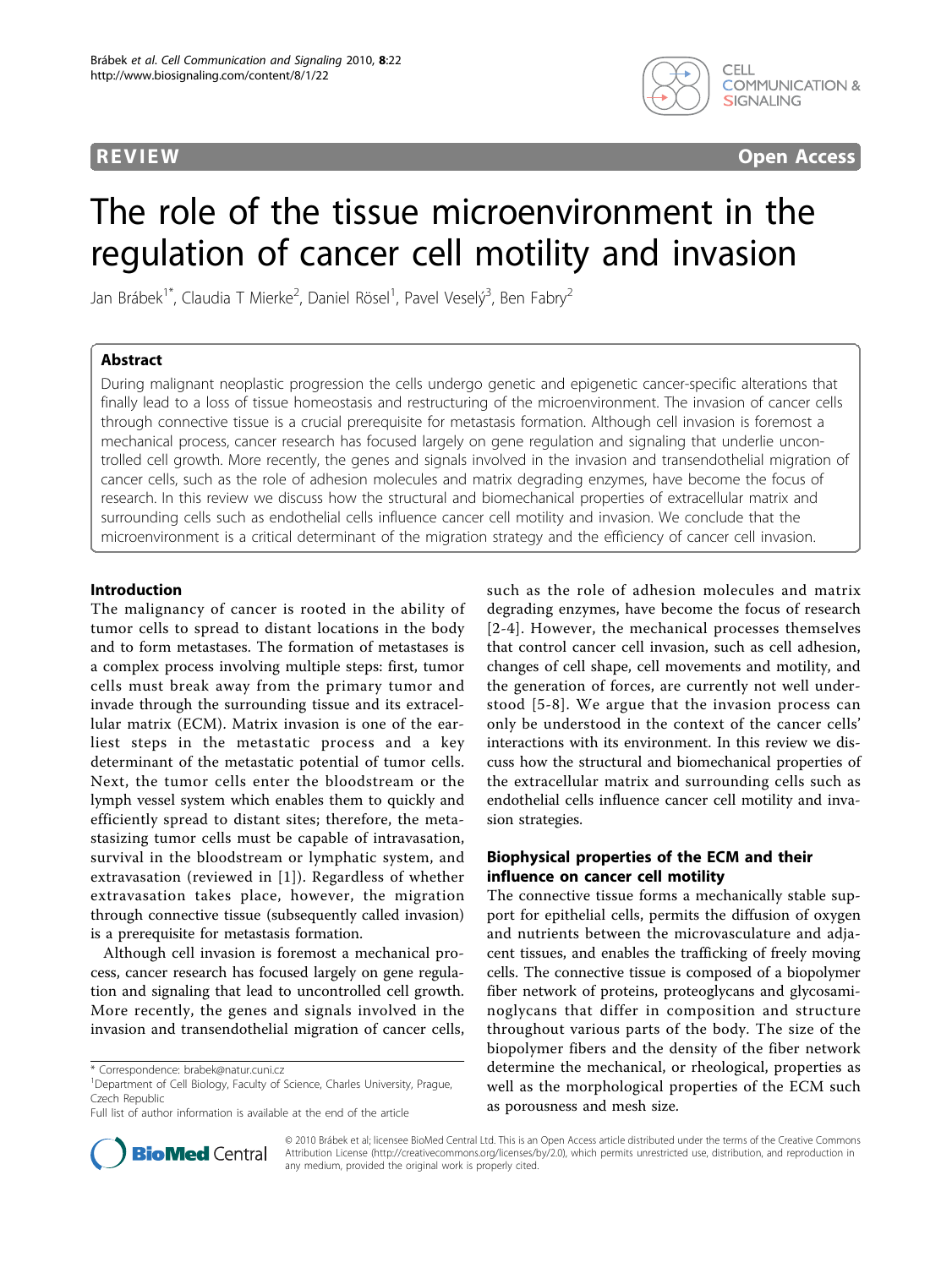#### Matrix Morphology

The fiber network morphology has a direct impact on how much resistance a moving cell encounters. If the cross-section of the migrating, elongated cell matches or is slightly below the mesh size, then the cell encounters no resistance, or steric hindrance. If the mesh size is too large, the migration speed decreases [\[9](#page-5-0)] due to a loss of cell-fiber attachment sites that are needed to either push or pull the cell body forward. But as we will see below, there are also other secondary, less direct effects of fiber density on cell migration behavior.

Large mesh sizes make it possible that cells with a round cell shape can migrate through the network in a so-called amoeboid fashion. If only very few fibers remain, however, the cell is limited to an effective "1D" migration mode [[10\]](#page-5-0). Conversely, if the fiber density increases such that the mesh size becomes too small, the migration speed decreases and the cells may get trapped [[9](#page-5-0)]. Large-scale cell deformability is mostly governed by the rigidity of the nucleus which is regulated by nuclear lamins A/C [[11,12\]](#page-5-0). The cell has several options to move through a pore that is smaller than its cross section. The cell can either force the network fibers apart, it can remodel its shape until it can pass through the pore, or it can degrade the fiber matrix with the help of proteolytic enzymes [[13,14](#page-5-0)].

#### Matrix Rheology

The force that is needed to move the network fibers apart and "out of the way" is determined by the mechanical, also called rheological, properties of the ECM. These include the frequency-, strain- and strainrate-dependent visco-elastic shear modulus, the straindependent plasticity, compressibility, and Poisson-ratio. These mechanical parameters are related to the structural and molecular properties of the tissue, in particular collagen content, fiber thickness, and the extent of intrafibrillar cross-links [\[15](#page-5-0)].

#### Mechanosensing

On the one hand, fiber pore size and mechanical properties determine the passive steric hindrance of the ECM. On the other hand, ECM mechanical properties are sensed by the cell and can lead to an active adaptation so that cells may increase their protrusive forces to compensate for increased steric hindrance of the matrix. This mechano-sensing is facilitated by integrin-mediated adhesions and downstream mechanosensor protein signaling (i.e., via vinculin, talin, FAK, p130CAS and filamin A; [[16-20\]](#page-5-0). Increased stiffness of the surrounding ECM evokes a reinforcement of focal adhesions and increased RhoA-mediated actomyosin contraction, ultimately leading to cell protrusions, high-traction forces, and elongated cell shapes [[21\]](#page-5-0). Conversely, a soft matrix does not lead to focal adhesion reinforcement and cytoskeletal contractility; rather, it encourages cell rounding [\[22](#page-5-0)]. In this way, tissue rigidity can stimulate directed cell migration as potently as the presence of a chemotactic gradient. In particular, cells tend to move toward regions of greater stiffness, a process known as durotaxis [[23\]](#page-5-0).

The mechanical ECM properties can be changed and remodeld by the activity of tumor cells. Such ECM remodeling leads to the characteristic stiffening of the tumor tissue. The importance of ECM remodeling for cancer progression becomes increasingly more appreciated. Recently, Leventhal and co-authors reported that breast tumorigenesis is accompanied by collagen crosslinking, ECM stiffening, and increased focal adhesion formation [\[24\]](#page-6-0). Induction of collagen crosslinking stiffened the ECM, promoted focal adhesions, enhanced PI3 kinase activity, and induced the invasion of an oncogene-initiated epithelium. In contrast, the inhibition of integrin signaling repressed the invasion of a premalignant epithelium. Consistently, reduced matrix stiffness by a reduction of lysyl oxidase-mediated collagen crosslinking impeded malignancy and lowered tumor incidence [[24\]](#page-6-0).

#### Contact guidance

Connective tissues show different fiber arrangements that can range from loose or random to highly aligned structures [[25,26\]](#page-6-0). Cancer cells display an aligning behavior, called contact guidance, [[27](#page-6-0)] and orient themselves along these structural ECM elements [\[28](#page-6-0)]. Contact guidance is mediated by mechanosensory integrins that, together with Rho/ROCK-mediated cytoskeletal orientation and directional contraction, enable the directional persistence in cell invasion [[28](#page-6-0)]. Conversely, matrix fiber alignment and reorganization is also cell contractilitydependent and mediated by Rho/Rho kinase pathway activity [[28](#page-6-0)]. But even when Rho or Rho kinase pathways are inhibited, 3 D cell migration is still enhanced by fiber alignment.

In summary, the structural and mechanical properties of the ECM have a substantial impact on cell behavior. They modulate cell adhesions, cytoskeletal reorganization and cell shape, and through contact guidance mechanisms lead to directed cell migration that is essential for tumor spreading, transendothelial migration and metastasis formation.

# Mechanisms of cancer cell migration through connective tissue

In the following, we take a closer look at the process of cancer cell invasion and the different mechanisms and strategies that cancer cells employ to move through connective tissue. Tumor cells can migrate either collectively, retaining their intracellular junctions, or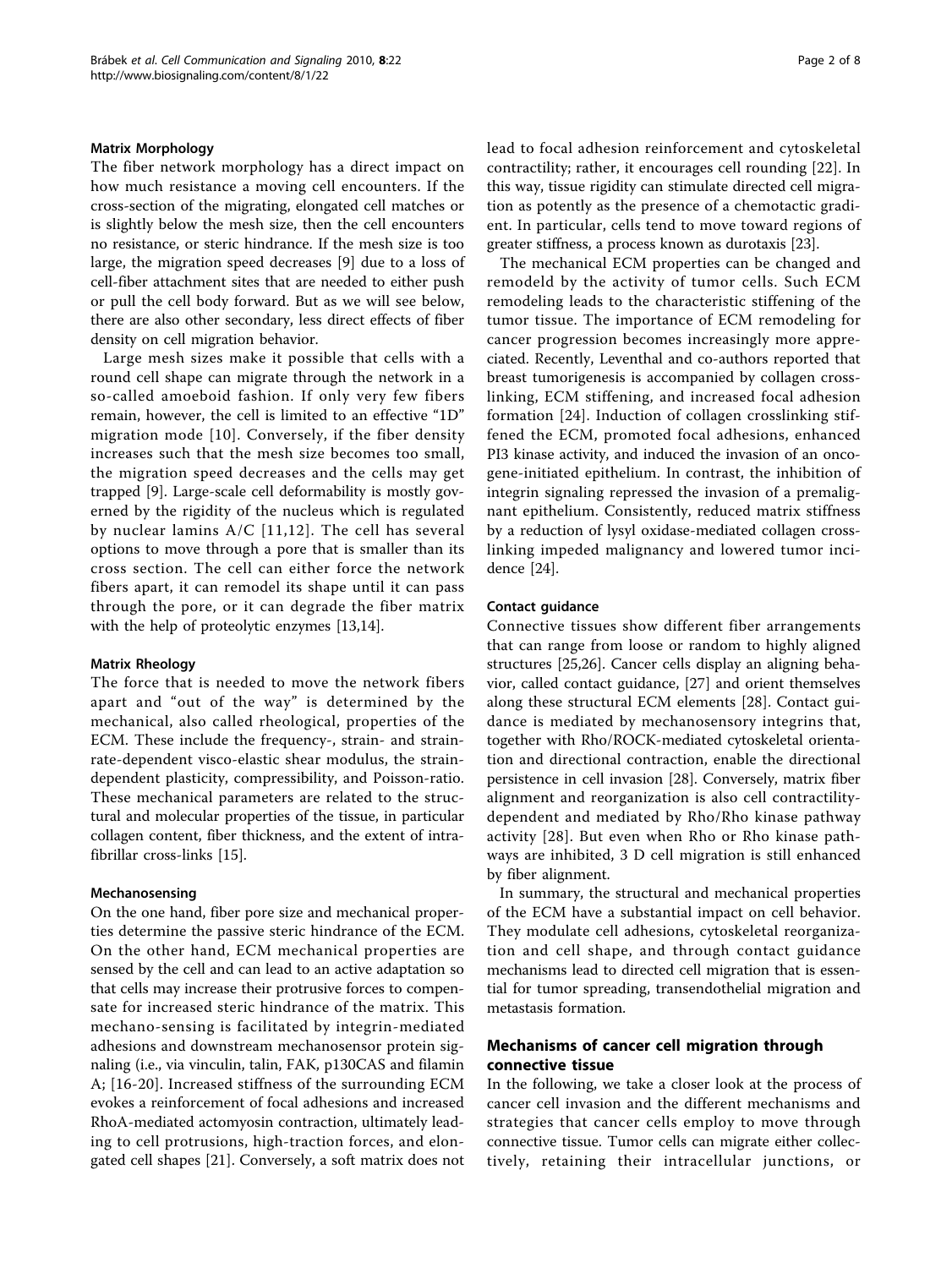individually. The conversion from epithelial cells to motile individually migrating cells is an intensively studied process known as epithelial-mesenchymal transition (EMT). EMT is induced by repression of transcriptional regulators such as Snail or Twist which leads to downregulation of E-cadherin and consequently to loss of intercellular junctions (reviewed in [[1\]](#page-5-0)). Individual cell migration strategies are broadly classified as either mesenchymal or amoeboid (for a review see [[29\]](#page-6-0)). Yet the amoeboid and mesenchymal invasion modes are not mutually exclusive, and the suppression or enhancement of specific molecular pathways can induce a mesenchymal-amoeboid transition or amoeboid-mesenchymal transition (Figure 1). While an epithelial-mesenchymal transition is accompanied by extensive alterations in gene transcription and therefore is a relatively slow process, cells can switch rapidly, even within minutes, between amoeboid and mesenchymal invasion strategies, depending on the local ECM environment. However, it should be noted that the bidirectional mesenchymalamoeboid transition was shown only in vitro, and its relevance in vivo has yet to be confirmed.

# Mesenchymal invasion

The mesenchymal type of cell migration resembles fibroblast-like motility and is shared, apart from fibroblasts, by keratinocytes, endothelial cells, macrophages and many tumor cells types. Cells with a mesenchymal type of motility exhibit an elongated spindle-like shape with one or more leading pseudopods. Movement of the mesenchymally migrating cells is initiated by the formation of actin-rich filopodia and lamellipodia at the leading edge. This process is controlled by the small Rho-GTPases Rac and Cdc42 [\[30](#page-6-0),[31\]](#page-6-0). What then follows is a cycle of adhesion to the ECM, stress fiber formation, contraction, and detachment at the rear end of the cell [\[32](#page-6-0)]. Moreover, integrin clustering at the leading edge and the associated adhesion structures recruit ECM-degrading enzymes such as MT1-MMP (membrane-type 1 matrix metalloproteinase), cathepsins, and the complex of urokinase-type plasminogen activator (uPA) and its receptor (uPAR), to generate a path for cell migration through an otherwise too dense ECM (Figure [2\)](#page-3-0) [[33-35\]](#page-6-0).

# Amoeboid invasion

The term amoeboid migration is inferred from the motility of amoeba, which is characterized by cycles of expansion and contraction of the cell body and bleb-like protrusions mediated by cortically localized actin-myosin interactions [[36](#page-6-0)]. Amoeboid-like movement in higher eukaryotes has been observed and described in leukocytes [[37,38\]](#page-6-0) and many types of tumor cells [\[4](#page-5-0),[39](#page-6-0)-[42](#page-6-0)]. Tumor cells that exhibit an amoeboid mode of migration usually show a rounded shape in 3 D substrates.

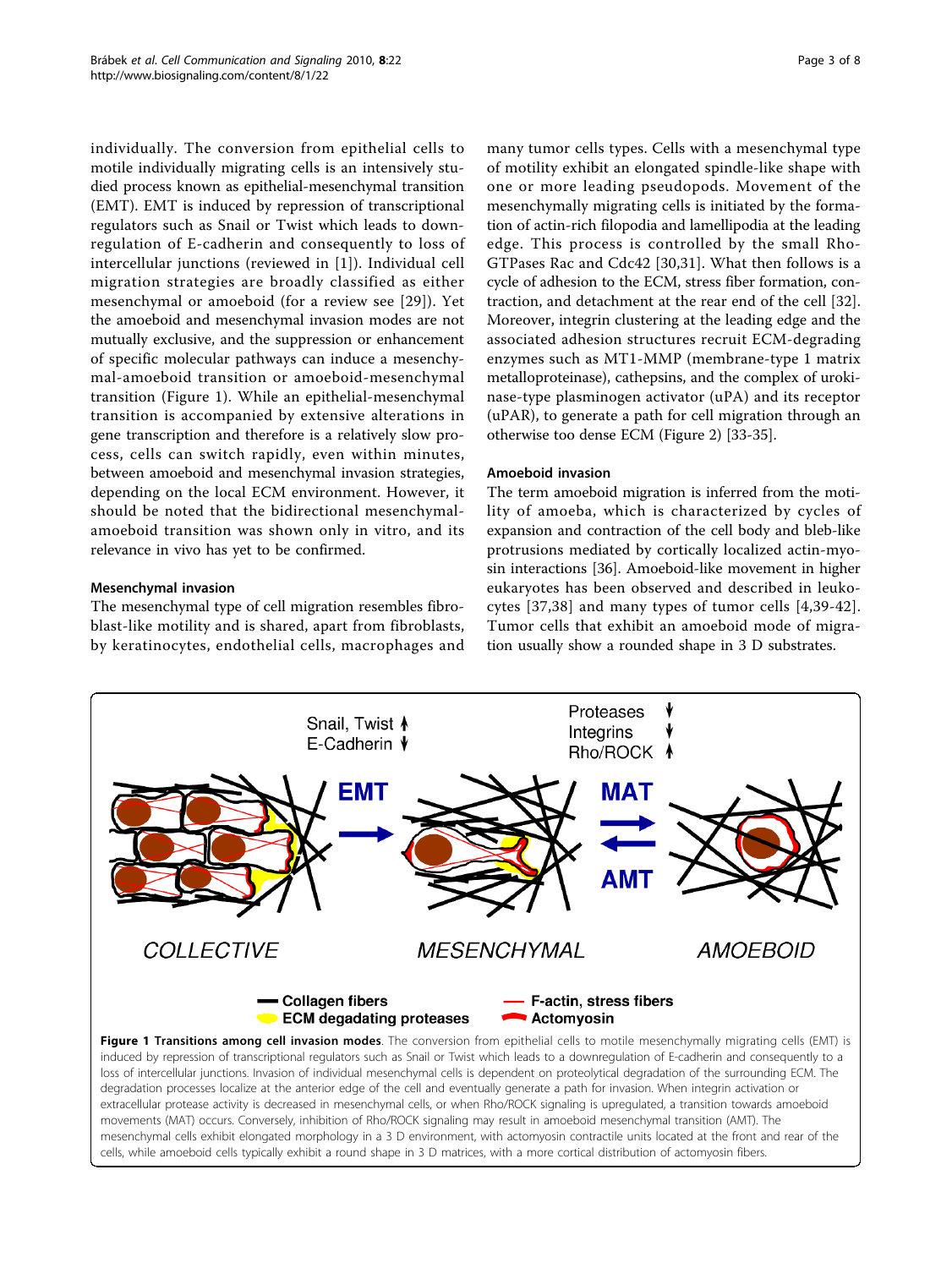<span id="page-3-0"></span>

Figure 2 Scanning electron microscopy image of mesenchymally invading cells. K4 sarcoma cells were seeded on the acellular dermis [[74](#page-7-0)] in the absence (left) or presence (right) of a broad-spectrum MMP-inhibitor (GM6001). In the absence of the inhibitor, K4 cells extensively degrade the matrix, whereas in the presence of the inhibitor they are not able to invade, and the matrix remains mostly intact.

### Contractile and adhesion forces

The enhanced contractility of cells that use amoeboidlike invasion strategies is facilitated by the activation of the Rho/ROCK pathway and increased phosphorylation of MLC [[39,40](#page-6-0)]. Cortical acto-myosin contraction enables the cells to squeeze through gaps and holes in the ECM structure and to adapt their body shapes to the pre-existing spaces. Thus, unlike path-creating mesenchymally migrating cells, amoeboid cells can be described as path-finding [[4](#page-5-0),[4,](#page-5-0)[37,38\]](#page-6-0). Amoeboid-like motility requires little or no receptor-facilitated adhesion to the ECM. Moreover, it has been suggested that amoeboid cells could exert sufficient protrusive "pushing" forces to deform the surrounding ECM [[28,40,41](#page-6-0)].

#### Matrix remodeling

For a long time, the proteolytic remodeling of ECM by matrix metalloproteinases (MMPs), serine proteases and cathepsins was considered to be a critical determinant of tumor cell invasiveness. Recent data, however, demonstrate that amoeboid-like invasion is proteasesindependent [[4,](#page-5-0)[40\]](#page-6-0). In fact, several lines of evidence suggests that cells can undergo a mesenchymal-to amoeboid transition after blocking of pericellular proteolysis [[4,](#page-5-0)[39](#page-6-0)] or blocking of integrins [[43](#page-6-0)]. For instance, mesenchymally migrating HT-1080 fibrosarcoma cells are still able to invade a 3 D collagen matrix after treatment with an inhibitor cocktail that blocked ECM proteolysis. After treatment, these cells show the typical features of amoeboid invasiveness such as rounded morphology and the use of cortical actomyosin contraction during migration [[4,](#page-5-0)[40](#page-6-0),[44\]](#page-6-0). The induced amoeboid migration of HT-1080 cells after the inhibition of proteolysis is associated with a decreased cell surface expression of  $\alpha$ 2 $\beta$ 1 integrins and a decrease in phosphorylation of focal adhesion kinase (FAK) [\[44\]](#page-6-0), suggesting a lower requirement for the formation and signaling from focal adhesions. Low affinity adhesions to the substrate and independence on proteolytic degradation of the surrounding ECM enables the amoeboid cells to move in a 3 D environment at relatively high velocities, ranging from 2 μm/min as observed in A375m2 mela-noma cells [[39](#page-6-0)] to 25 μm/min, which is also the maximum migration velocity of lymphocytes observed in collagen gels [[45\]](#page-6-0). The failure of MMP inhibitors in recent clinical trials to prevent cancer progression points to the possibility that protease independent mechanisms of invasion may be clinically relevant (reviewed in [\[46\]](#page-6-0)). Alternatively, non-proteolytic functions of MMPs, the involvment of other proteases than MMPs, or adverse reactions to the inhibitors could also explain this observation.

## Influence of the ECM

Besides blocking of proteolysis and integrins, also the architecture of the ECM, in particular the spatial organization of the collagen fibers, can determine the mode of invasion [[28\]](#page-6-0). To mimic the invasion of tumor cells from the primary tumor into the surrounding matrix, carcinoma cells can be seeded at high cell densities into 3 D collagen gels, and small pieces of this gel-cell mixture are then transplanted into fresh, isotropic, cell-free collagen gels [\[28\]](#page-6-0). Under such conditions, the invasion of MDA-MB-231 breast carcinoma cells into the surrounding gel has been reported to be amoeboid-like, protease-independent and driven by Rho/ROCKmediated contractility. When the gel-cell explants were transplanted into anisotropic collagen gels with aligned fibers and presumably higher stiffness, however, the carcinoma cells migrated in a mesenchymal fashion [\[28](#page-6-0)].

ECM architecture-dependent invasion modes have also been observed in human macrophages that either use the amoeboid migration mode in fibrillar collagen-I, or the mesenchymal migration mode in Matrigel and gelled collagen [\[47\]](#page-6-0). When migrating mesenchymally in 3 D, the macrophages form proteolytic structures at the tips of cell protrusions that resemble podosome-type adhesion structures. Moreover, when infiltrating matrices of similar composition but with variable stiffness, macrophages adapt their migration mode primarily to the matrix architecture [\[47\]](#page-6-0).

The relative importance of protease-dependent and -independent invasion modes of cancer cell invasion through interstitial barriers remains a subject of considerable debate. Recently, it has been suggested that the amoeboid invasiveness of tumor cells can only occur under specific conditions that rarely occur in vivo, and may not be as effective as mesenchymal cell migration for overcoming the steric hindrance of dense and relatively stiff connective tissue [\[4](#page-5-0)[,26,39,40\]](#page-6-0). For instance, the invasiveness of amoeboid HT-1080 and MDA-MB-231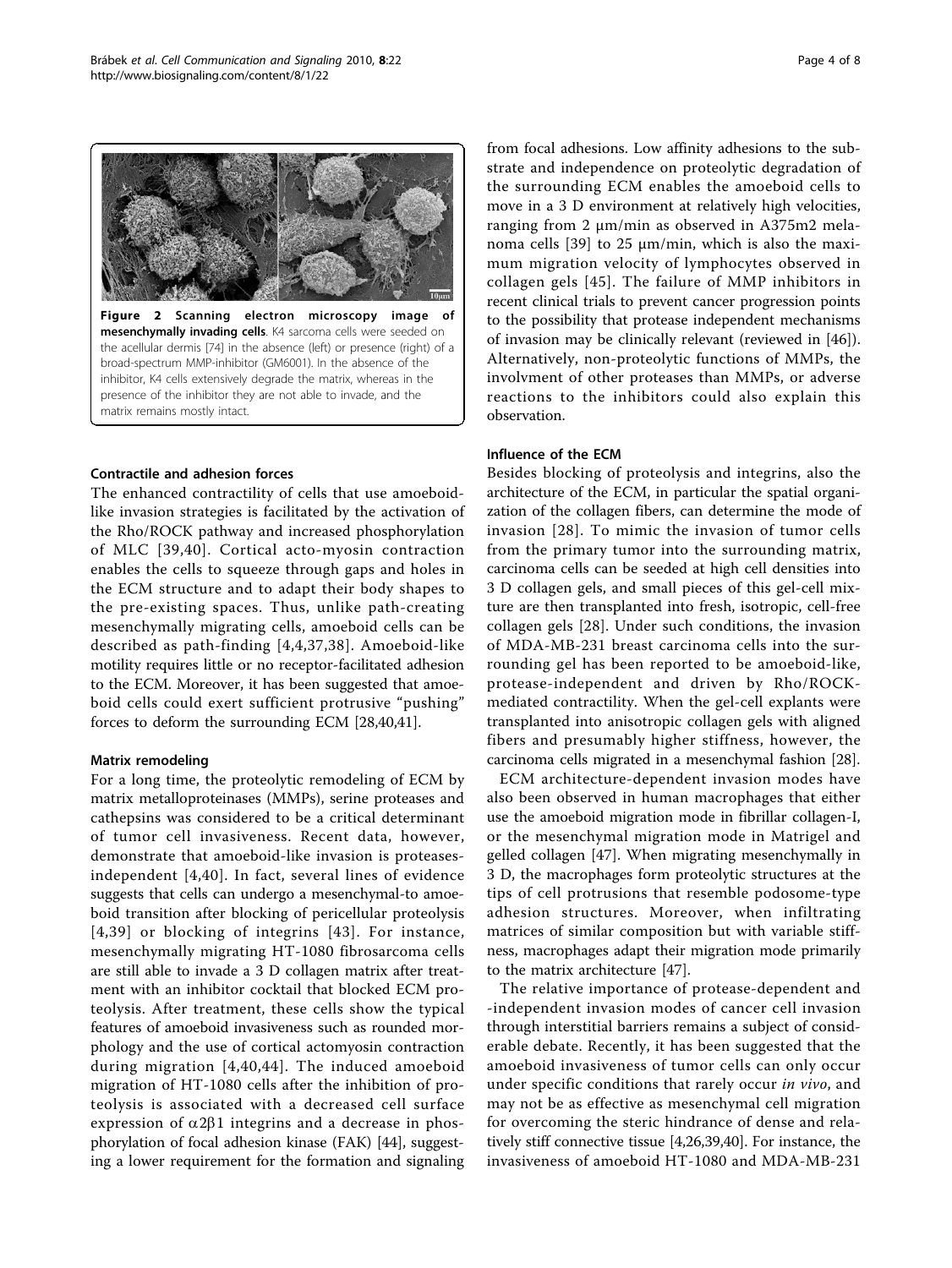cells after blocking of proteolytic activity was much lower in stiff matrices derived from intact full-length collagen gels as compared to softer pepsin-extracted collagens. The authors conclude that MT1-MMP-independent invasion can only proceeds when the structural pores formed in collagen gel networks are no longer stabilized by the covalent transglutaminase cross-links that normally determine fibril architecture and structural rigidity in full-length collagen. It would be interesting, however, to repeat these experiments with tumor cells that use an amoeboid mode as their primary invasion strategy.

# Endothelial transmigration

How quickly cancer cells are able to migrate through connective tissue in vivo is still debated. In vitro, migration speeds of up to 25 microns per minute through collagen networks have been reported [[45\]](#page-6-0). It is conceivable that cancer cells may actually have years of time during which they can travel for instance along neuronal pathways to distant sites. Such metastatic cancer cells may lie dormant at those sites for a long time until they spring to action and proliferate quickly. The more common view, however, is that cancer cell migration through connective tissue is too slow and undirected to account for the quick spreading and metastasis formation seen in many tumors. Instead, the cancer cells can spread much more quickly and efficiently via lymph or blood vessels to distant sites. Thus, the cancer cells only need to migrate through connective tissue until they reach the nearest blood or lymph vessel [[48](#page-6-0)-[50\]](#page-6-0) and then to transmigrate through the endothelial lining and the basement membrane [\[51](#page-6-0)-[56](#page-6-0)].

# Role of the endothelium

The endothelial lining and the basement membrane form a passive physical barrier such that the process of intravasation is a potentially time-consuming and ratelimiting step in metastasis formation [[50,51,57](#page-6-0)-[59](#page-6-0)]. But the endothelium can also take an active part in this process and can either support or suppress cancer cell adhesion and possibly their transmigration [\[53](#page-6-0)-[55](#page-6-0),[60](#page-6-0),[61](#page-6-0)]. How exactly the endothelium functions in this process, however, is still elusive and under investigation. In particular the mechanisms by which cancer cells can transmigrate through the endothelial lining are not well understood.

# Cell-cell signaling

What seems certain, however, is the existence of a crosstalk between cancer cells and endothelial cells. The presence of cancer cells can induce the upregulation of adhesion molecule expression by the endothelium [[62](#page-6-0)], the reorganization of the endothelial acto-myosin cytoskeleton [\[63](#page-6-0)], and Src-mediated disruption of endothelial

VE-cadherin- $\beta$ -catenin cell-cell adhesions [\[52\]](#page-6-0). These processes may either enable paracellular transmigration through the formation of "holes" within the endothelial monolayer [\[64\]](#page-6-0) and through the induction of endothelial cell apoptosis [[65](#page-6-0)], or they enable transcellular transmigration through regional modulation of cortical actomyosin generated tension [\[66\]](#page-6-0).

# Signals from cancer cells

The transmigration process of cancer cells seems to a great extent resemble that of leukocytes. For example, the normal function of the endothelial lining as a barrier against both leukocyte trafficking and cancer cell transmigration [\[67](#page-6-0)] is reduced in the presence of inflammatory cytokines such as tumor necrosis factor- $\alpha$  and interleukin-1b [[53,62](#page-6-0),[68,](#page-6-0)[69\]](#page-7-0). These and other cytokines promote transmigration and invasion by several mechanisms. First, the adhesion molecule E-selectin is upregulated in endothelial cells [\[62](#page-6-0)] upon exposure to cytokines. The upregulation of E-selectin subsequently leads to adhesion of leukocytes and cancer cells through E-selectin ligands. Moreover, the adhesion of these cells induces an upregulation of the stress-activated protein kinase-2 (SAPK2/p38) in endothelial cells [[62](#page-6-0)] and induces actin polymerization and stress fiber reorganization [[63](#page-6-0)]. Second, cytokine exposure directly causes cytoskeletal rearrangements in endothelial cells as well as cancer cells and leukocytes, which may prime them for efficient migration. Third, cytokine gradients lead to a more efficient directional migration and invasion in leukocytes [\[70,71\]](#page-7-0) and cancer cells [\[72](#page-7-0)].

# Signals from endothelial cells

It has been recently shown that the endothelial cells themselves are a significant source of chemokines such Gro- $\beta$  and IL-8 [[61\]](#page-6-0). These chemokines lead to enhanced contractile force generation, cytoskeletal remodeling, and thereby enhanced transmigration and invasion efficiency in cancer cells with high expression levels of the Gro- $\beta$  and IL-8 receptor CXCR2 [\[61](#page-6-0)]. Even more surprisingly, the amount of chemokine secretion by the endothelial cells was greatly modulated by the presence of some but not all cancer cells. This crosstalk between cancer cells and endothelial cells may be in part responsible for the "homing" of certain cancer cell types to specific organs [[61\]](#page-6-0).

The reverse process of extravasation, in contrast, need not be a rate-limiting step in metastasis formation since at least some types of cancer cells can adhere and grow within vessels and do not need to extravasate to induce angiogenesis and to form secondary tumors [[73](#page-7-0)]. Even so, the endothelial cells may still impact tumor growth by modulating cancer cell adhesion and by secreting chemokines and growth factors.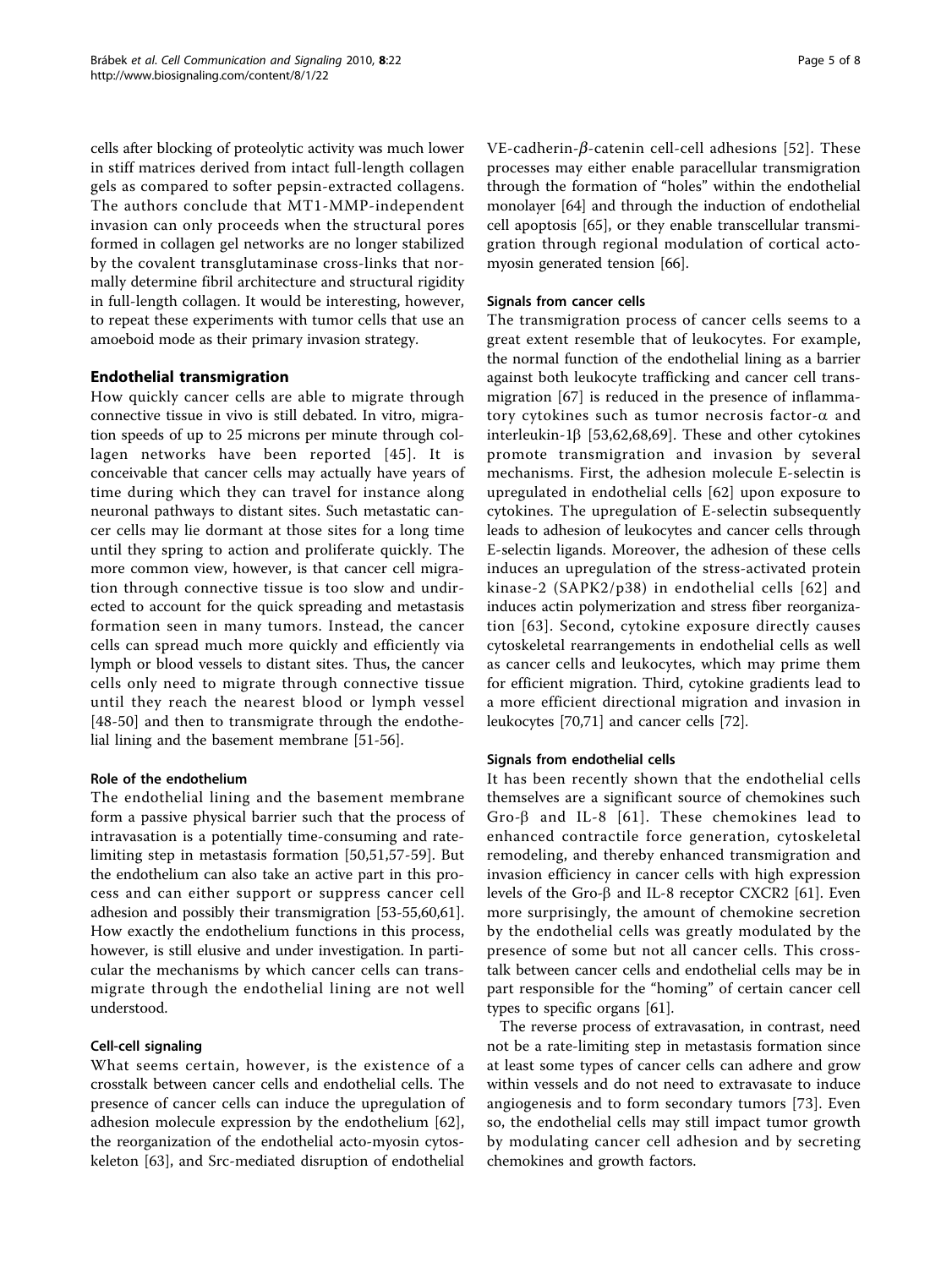#### <span id="page-5-0"></span>Conclusions

The structural and mechanical properties of extracellular matrix and the presence of signaling molecules from embedded cells have a profound influence on cancer cell motility, tissue invasion, transendothelial migration and metastasis formation. Cancer cells react to their environment through the modulation of cell adhesions, contact guidance, cytoskeletal reorganization, cell shape changes, secretion of proteolytic enzymes and chemokines, and force generation. From insights in this process we expect the development of novel cancer therapies that target the process of metastasis formation by interfering with the ability of cancer cells to transmigrate into blood and lymph vessels and to invade the connective tissue. Cell-matrix-interactions in a 3-dimensional environment, however, are currently not well understood. This is attributable to the difficulty in generating 3-D matrices with controlled morphology, rheology, and matrix composition, and a lack of established methods to visualize and evaluate cell functions over prolonged periods. Similarly, 3-D in-vitro systems to study cancer cell interactions with other cells from the vasculature or immune system, or even to to study 3-D cell behavior in a well-controlled gradient of growth factors or chemokines, are largely missing. These technical and methodological difficulties need to be urgently solved. Only then will we be able to gain a thorough understanding of the interactions between cancer cells and their physical and biochemical environment that is crucial for the development of novel cancer therapies.

#### List of abbreviations used

ECM: extracellular matrix; EMT: epithelial-mesenchymal transition; MAT: mesenchymal-amoeboid transition; AMT: amoeboid-mesenchymal transition

#### Competing interests

The authors declare that they have no competing interests.

#### Authors' contributions

JB, CM, DR and PV all significantly contributed to the writing of the manuscript. BF revised it critically and all authors have given final approval of the version to be published.

#### Acknowledgements

This work was supported by grants of the Czech Ministry of Education, Youth and Sport (Research Center grant LC06061 and MSM0021620858), the Grant Agency of the Czech Republic grant 202/08/0590, Deutsche Forschungsgemeinschaft (FA336/2-1, and a "cluster of excellence" grant "Engineering of Advanced Materials") and Deutsche Krebshilfe (107384).

#### Author details

<sup>1</sup>Department of Cell Biology, Faculty of Science, Charles University, Prague, Czech Republic. <sup>2</sup>Biophysics Group, Department of Physics, University of Erlangen-Nuremberg, Germany. <sup>3</sup>Institute of Molecular Genetics, AS CR, Prague, Czech Republic.

Received: 17 May 2010 Accepted: 7 September 2010 Published: 7 September 2010

#### References

- 1. Kopfstein L, Christofori G: [Metastasis: cell-autonomous mechanisms versus](http://www.ncbi.nlm.nih.gov/pubmed/16416030?dopt=Abstract) [contributions by the tumor microenvironment.](http://www.ncbi.nlm.nih.gov/pubmed/16416030?dopt=Abstract) Cell Mol Life Sci 2006, 63:449-468.
- 2. Paszek MJ, Zahir N, Johnson KR, Lakins JN, Rozenberg GI, Gefen A, Reinhart-King CA, Margulies SS, Dembo M, Boettiger D, et al: [Tensional homeostasis](http://www.ncbi.nlm.nih.gov/pubmed/16169468?dopt=Abstract) [and the malignant phenotype.](http://www.ncbi.nlm.nih.gov/pubmed/16169468?dopt=Abstract) Cancer Cell 2005, 8:241-254.
- 3. Rolli M, Fransvea E, Pilch J, Saven A, Felding-Habermann B: [Activated](http://www.ncbi.nlm.nih.gov/pubmed/12874388?dopt=Abstract) [integrin alphavbeta3 cooperates with metalloproteinase MMP-9 in](http://www.ncbi.nlm.nih.gov/pubmed/12874388?dopt=Abstract) [regulating migration of metastatic breast cancer cells.](http://www.ncbi.nlm.nih.gov/pubmed/12874388?dopt=Abstract) Proc Natl Acad Sci USA 2003, 100:9482-9487.
- 4. Wolf K, Mazo I, Leung H, Engelke K, von Andrian UH, Deryugina EI, Strongin AY, Brocker EB, Friedl P: [Compensation mechanism in tumor cell](http://www.ncbi.nlm.nih.gov/pubmed/12527751?dopt=Abstract) [migration: mesenchymal-amoeboid transition after blocking of](http://www.ncbi.nlm.nih.gov/pubmed/12527751?dopt=Abstract) [pericellular proteolysis.](http://www.ncbi.nlm.nih.gov/pubmed/12527751?dopt=Abstract) J Cell Biol 2003, 160:267-277.
- 5. Friedl P, Brocker EB: [The biology of cell locomotion within three](http://www.ncbi.nlm.nih.gov/pubmed/10949580?dopt=Abstract)[dimensional extracellular matrix.](http://www.ncbi.nlm.nih.gov/pubmed/10949580?dopt=Abstract) Cell Mol Life Sci 2000, 57:41-64.
- 6. Ridley AJ, Schwartz MA, Burridge K, Firtel RA, Ginsberg MH, Borisy G, Parsons JT, Horwitz AR: [Cell migration: integrating signals from front to](http://www.ncbi.nlm.nih.gov/pubmed/14657486?dopt=Abstract) [back.](http://www.ncbi.nlm.nih.gov/pubmed/14657486?dopt=Abstract) Science 2003, 302:1704-1709.
- 7. Zaman MH, Trapani LM, Sieminski AL, Mackellar D, Gong H, Kamm RD, Wells A, Lauffenburger DA, Matsudaira P: [Migration of tumor cells in 3 D](http://www.ncbi.nlm.nih.gov/pubmed/16832052?dopt=Abstract) [matrices is governed by matrix stiffness along with cell-matrix adhesion](http://www.ncbi.nlm.nih.gov/pubmed/16832052?dopt=Abstract) [and proteolysis.](http://www.ncbi.nlm.nih.gov/pubmed/16832052?dopt=Abstract) Proc Natl Acad Sci USA 2006, 103:10889-10894.
- 8. Mierke CT, Rosel D, Fabry B, Brabek J: [Contractile forces in tumor cell](http://www.ncbi.nlm.nih.gov/pubmed/18295931?dopt=Abstract) [migration.](http://www.ncbi.nlm.nih.gov/pubmed/18295931?dopt=Abstract) Eur J Cell Biol 2008, 87:669-676.
- 9. Harley BA, Kim HD, Zaman MH, Yannas IV, Lauffenburger DA, Gibson LJ: [Microarchitecture of three-dimensional scaffolds influences cell](http://www.ncbi.nlm.nih.gov/pubmed/18621811?dopt=Abstract) [migration behavior via junction interactions.](http://www.ncbi.nlm.nih.gov/pubmed/18621811?dopt=Abstract) Biophys J 2008, 95:4013-4024.
- 10. Doyle AD, Wang FW, Matsumoto K, Yamada KM: [One-dimensional](http://www.ncbi.nlm.nih.gov/pubmed/19221195?dopt=Abstract) [topography underlies three-dimensional fibrillar cell migration.](http://www.ncbi.nlm.nih.gov/pubmed/19221195?dopt=Abstract) J Cell Biol 2009, 184:481-490.
- 11. Pajerowski JD, Dahl KN, Zhong FL, Sammak PJ, Discher DE: [Physical](http://www.ncbi.nlm.nih.gov/pubmed/17893336?dopt=Abstract) [plasticity of the nucleus in stem cell differentiation.](http://www.ncbi.nlm.nih.gov/pubmed/17893336?dopt=Abstract) Proc Natl Acad Sci USA 2007, 104:15619-15624.
- 12. Dahl KN, Ribeiro AJ, Lammerding J: [Nuclear shape, mechanics, and](http://www.ncbi.nlm.nih.gov/pubmed/18535268?dopt=Abstract) [mechanotransduction.](http://www.ncbi.nlm.nih.gov/pubmed/18535268?dopt=Abstract) Circ Res 2008, 102:1307-1318.
- 13. Wolf K, Wu YI, Liu Y, Geiger J, Tam E, Overall C, Stack MS, Friedl P: [Multi](http://www.ncbi.nlm.nih.gov/pubmed/17618273?dopt=Abstract)[step pericellular proteolysis controls the transition from individual to](http://www.ncbi.nlm.nih.gov/pubmed/17618273?dopt=Abstract) [collective cancer cell invasion.](http://www.ncbi.nlm.nih.gov/pubmed/17618273?dopt=Abstract) Nat Cell Biol 2007, 9:893-904.
- 14. Friedl P, Wolf K: [Plasticity of cell migration: a multiscale tuning model.](http://www.ncbi.nlm.nih.gov/pubmed/19951899?dopt=Abstract) J Cell Biol 2010, 188:11-19.
- 15. Shoulders MD, Raines RT: [Collagen structure and stability.](http://www.ncbi.nlm.nih.gov/pubmed/19344236?dopt=Abstract) Annu Rev Biochem 2009, 78:929-958.
- 16. Geiger B, Bershadsky A, Pankov R, Yamada KM: [Transmembrane crosstalk](http://www.ncbi.nlm.nih.gov/pubmed/11715046?dopt=Abstract) [between the extracellular matrix](http://www.ncbi.nlm.nih.gov/pubmed/11715046?dopt=Abstract)–cytoskeleton crosstalk. Nat Rev Mol Cell Biol 2001, 2:793-805.
- 17. Giannone G, Sheetz MP: [Substrate rigidity and force define form through](http://www.ncbi.nlm.nih.gov/pubmed/16529933?dopt=Abstract) [tyrosine phosphatase and kinase pathways.](http://www.ncbi.nlm.nih.gov/pubmed/16529933?dopt=Abstract) Trends Cell Biol 2006, 16:213-223.
- 18. Gehler S, Baldassarre M, Lad Y, Leight JL, Wozniak MA, Riching KM, Eliceiri KW, Weaver VM, Calderwood DA, Keely PJ: [Filamin A-beta1 integrin](http://www.ncbi.nlm.nih.gov/pubmed/19458194?dopt=Abstract) [complex tunes epithelial cell response to matrix tension.](http://www.ncbi.nlm.nih.gov/pubmed/19458194?dopt=Abstract) Mol Biol Cell 2009, 20:3224-3238.
- 19. Kasza KE, Nakamura F, Hu S, Kollmannsberger P, Bonakdar N, Fabry B, Stossel TP, Wang N, Weitz DA: [Filamin A is essential for active cell](http://www.ncbi.nlm.nih.gov/pubmed/19450503?dopt=Abstract) [stiffening but not passive stiffening under external force.](http://www.ncbi.nlm.nih.gov/pubmed/19450503?dopt=Abstract) Biophys J 2009, 96:4326-4335.
- 20. Mohl C, Kirchgessner N, Schafer C, Kupper K, Born S, Diez G, Goldmann WH, Merkel R, Hoffmann B: [Becoming stable and strong: the interplay](http://www.ncbi.nlm.nih.gov/pubmed/19422016?dopt=Abstract) [between vinculin exchange dynamics and adhesion strength during](http://www.ncbi.nlm.nih.gov/pubmed/19422016?dopt=Abstract) [adhesion site maturation.](http://www.ncbi.nlm.nih.gov/pubmed/19422016?dopt=Abstract) Cell Motil Cytoskeleton 2009, 66:350-364.
- 21. Peyton SR, Kim PD, Ghajar CM, Seliktar D, Putnam AJ: [The effects of matrix](http://www.ncbi.nlm.nih.gov/pubmed/18342366?dopt=Abstract) [stiffness and RhoA on the phenotypic plasticity of smooth muscle cells](http://www.ncbi.nlm.nih.gov/pubmed/18342366?dopt=Abstract) [in a 3-D biosynthetic hydrogel system.](http://www.ncbi.nlm.nih.gov/pubmed/18342366?dopt=Abstract) Biomaterials 2008, 29:2597-2607.
- 22. Ulrich TA, Juan Pardo EM, Kumar S: [The mechanical rigidity of the](http://www.ncbi.nlm.nih.gov/pubmed/19435897?dopt=Abstract) [extracellular matrix regulates the structure, motility, and proliferation of](http://www.ncbi.nlm.nih.gov/pubmed/19435897?dopt=Abstract) [glioma cells.](http://www.ncbi.nlm.nih.gov/pubmed/19435897?dopt=Abstract) Cancer Res 2009, 69:4167-4174.
- 23. Lo CM, Wang HB, Dembo M, Wang YL: [Cell movement is guided by the](http://www.ncbi.nlm.nih.gov/pubmed/10866943?dopt=Abstract) [rigidity of the substrate.](http://www.ncbi.nlm.nih.gov/pubmed/10866943?dopt=Abstract) Biophys J 2000, 79:144-152.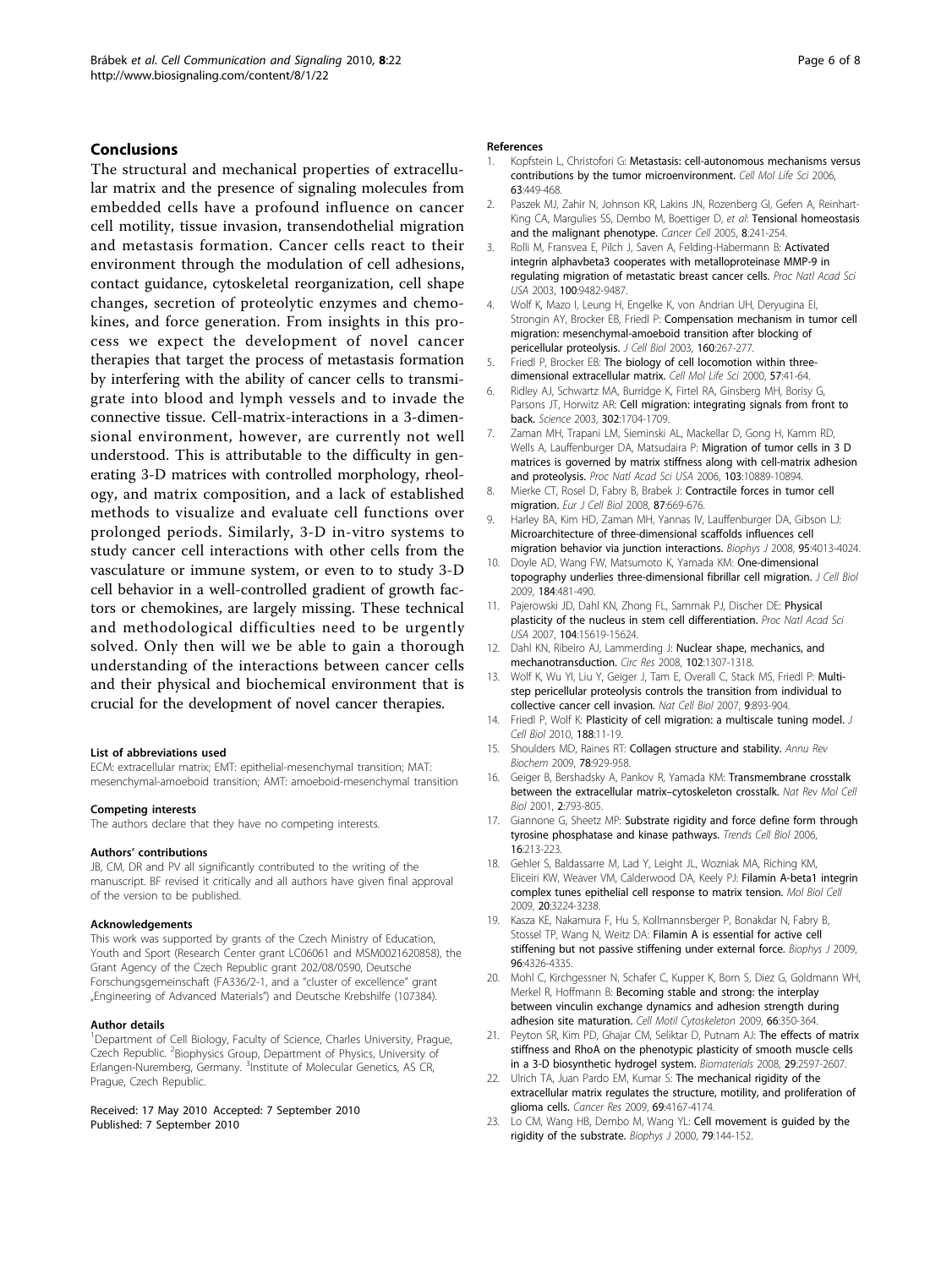- <span id="page-6-0"></span>24. Levental KR, Yu H, Kass L, Lakins JN, Egeblad M, Erler JT, Fong SF, Csiszar K, Giaccia A, Weninger W, et al: [Matrix crosslinking forces tumor progression](http://www.ncbi.nlm.nih.gov/pubmed/19931152?dopt=Abstract) [by enhancing integrin signaling.](http://www.ncbi.nlm.nih.gov/pubmed/19931152?dopt=Abstract) Cell 2009, 139:891-906.
- 25. Wolf K, Friedl P: [Mapping proteolytic cancer cell-extracellular matrix](http://www.ncbi.nlm.nih.gov/pubmed/18600304?dopt=Abstract) [interfaces.](http://www.ncbi.nlm.nih.gov/pubmed/18600304?dopt=Abstract) Clin Exp Metastasis 2009, 26:289-298.
- 26. Sabeh F, Shimizu-Hirota R, Weiss SJ: [Protease-dependent versus](http://www.ncbi.nlm.nih.gov/pubmed/19332889?dopt=Abstract) [-independent cancer cell invasion programs: three-dimensional](http://www.ncbi.nlm.nih.gov/pubmed/19332889?dopt=Abstract) [amoeboid movement revisited.](http://www.ncbi.nlm.nih.gov/pubmed/19332889?dopt=Abstract) J Cell Biol 2009, 185:11-19.
- Abercrombie M, Turner AA: [Contact reactions influencing cell locomotion](http://www.ncbi.nlm.nih.gov/pubmed/366289?dopt=Abstract) [of a mouse sarcoma in culture.](http://www.ncbi.nlm.nih.gov/pubmed/366289?dopt=Abstract) Med Biol 1978, 56:299-303.
- 28. Provenzano PP, Inman DR, Eliceiri KW, Trier SM, Keely PJ: Contact quidance [mediated three-dimensional cell migration is regulated by Rho/ROCK](http://www.ncbi.nlm.nih.gov/pubmed/18775961?dopt=Abstract)[dependent matrix reorganization.](http://www.ncbi.nlm.nih.gov/pubmed/18775961?dopt=Abstract) Biophys J 2008, 95:5374-5384.
- 29. Pankova K, Rosel D, Novotny M, Brabek J: [The molecular mechanisms of](http://www.ncbi.nlm.nih.gov/pubmed/19707854?dopt=Abstract) [transition between mesenchymal and amoeboid invasiveness in tumor](http://www.ncbi.nlm.nih.gov/pubmed/19707854?dopt=Abstract) [cells.](http://www.ncbi.nlm.nih.gov/pubmed/19707854?dopt=Abstract) Cell Mol Life Sci 2010, 67:63-71.
- 30. Nobes CD, Hall A: [Rho, rac, and cdc42 GTPases regulate the assembly of](http://www.ncbi.nlm.nih.gov/pubmed/7536630?dopt=Abstract) [multimolecular focal complexes associated with actin stress fibers,](http://www.ncbi.nlm.nih.gov/pubmed/7536630?dopt=Abstract) [lamellipodia, and filopodia.](http://www.ncbi.nlm.nih.gov/pubmed/7536630?dopt=Abstract) Cell 1995, 81:53-62.
- 31. Ridley AJ, Paterson HF, Johnston CL, Diekmann D, Hall A: [The small GTP](http://www.ncbi.nlm.nih.gov/pubmed/1643658?dopt=Abstract)[binding protein rac regulates growth factor-induced membrane ruffling.](http://www.ncbi.nlm.nih.gov/pubmed/1643658?dopt=Abstract) Cell 1992, 70:401-410.
- 32. Sheetz MP, Felsenfeld DP, Galbraith CG: [Cell migration: regulation of force](http://www.ncbi.nlm.nih.gov/pubmed/9695809?dopt=Abstract) [on extracellular-matrix-integrin complexes.](http://www.ncbi.nlm.nih.gov/pubmed/9695809?dopt=Abstract) Trends Cell Biol 1998, 8:51-54.
- 33. Brooks PC, Stromblad S, Sanders LC, von Schalscha TL, Aimes RT, Stetler-Stevenson WG, Quigley JP, Cheresh DA: [Localization of matrix](http://www.ncbi.nlm.nih.gov/pubmed/8646777?dopt=Abstract) [metalloproteinase MMP-2 to the surface of invasive cells by interaction](http://www.ncbi.nlm.nih.gov/pubmed/8646777?dopt=Abstract) [with integrin alpha v beta 3.](http://www.ncbi.nlm.nih.gov/pubmed/8646777?dopt=Abstract) Cell 1996, 85:683-693.
- 34. Wei Y, Lukashev M, Simon DI, Bodary SC, Rosenberg S, Doyle MV, Chapman HA: [Regulation of integrin function by the urokinase receptor.](http://www.ncbi.nlm.nih.gov/pubmed/8703217?dopt=Abstract) Science 1996, 273:1551-1555.
- 35. Goel A, Chauhan SS: [Role of proteases in tumor invasion and metastasis.](http://www.ncbi.nlm.nih.gov/pubmed/9357157?dopt=Abstract) Indian J Exp Biol 1997, 35:553-564.
- 36. Yumura S, Mori H, Fukui Y: [Localization of actin and myosin for the study](http://www.ncbi.nlm.nih.gov/pubmed/6381508?dopt=Abstract) [of ameboid movement in Dictyostelium using improved](http://www.ncbi.nlm.nih.gov/pubmed/6381508?dopt=Abstract) [immunofluorescence.](http://www.ncbi.nlm.nih.gov/pubmed/6381508?dopt=Abstract) J Cell Biol 1984, 99:894-899.
- 37. Mandeville JT, Lawson MA, Maxfield FR: [Dynamic imaging of neutrophil](http://www.ncbi.nlm.nih.gov/pubmed/9021925?dopt=Abstract) [migration in three dimensions: mechanical interactions between cells](http://www.ncbi.nlm.nih.gov/pubmed/9021925?dopt=Abstract) [and matrix.](http://www.ncbi.nlm.nih.gov/pubmed/9021925?dopt=Abstract) *J Leukoc Biol* 1997, 61:188-200.
- 38. Friedl P, Borgmann S, Brocker EB: [Amoeboid leukocyte crawling through](http://www.ncbi.nlm.nih.gov/pubmed/11590185?dopt=Abstract) [extracellular matrix: lessons from the Dictyostelium paradigm of cell](http://www.ncbi.nlm.nih.gov/pubmed/11590185?dopt=Abstract) [movement.](http://www.ncbi.nlm.nih.gov/pubmed/11590185?dopt=Abstract) J Leukoc Biol 2001, 70:491-509.
- 39. Sahai E, Marshall CJ: [Differing modes of tumour cell invasion have](http://www.ncbi.nlm.nih.gov/pubmed/12844144?dopt=Abstract) [distinct requirements for Rho/ROCK signalling and extracellular](http://www.ncbi.nlm.nih.gov/pubmed/12844144?dopt=Abstract) [proteolysis.](http://www.ncbi.nlm.nih.gov/pubmed/12844144?dopt=Abstract) Nat Cell Biol 2003, 5:711-719.
- 40. Wyckoff JB, Pinner SE, Gschmeissner S, Condeelis JS, Sahai E: [ROCK- and](http://www.ncbi.nlm.nih.gov/pubmed/16890527?dopt=Abstract) [myosin-dependent matrix deformation enables protease-independent](http://www.ncbi.nlm.nih.gov/pubmed/16890527?dopt=Abstract) [tumor-cell invasion in vivo.](http://www.ncbi.nlm.nih.gov/pubmed/16890527?dopt=Abstract) Curr Biol 2006, 16:1515-1523.
- 41. Rosel D, Brabek J, Tolde O, Mierke CT, Zitterbart DP, Raupach C, Bicanova K, Kollmannsberger P, Pankova D, Vesely P, et al: [Up-regulation of Rho/ROCK](http://www.ncbi.nlm.nih.gov/pubmed/18819929?dopt=Abstract) [signaling in sarcoma cells drives invasion and increased generation of](http://www.ncbi.nlm.nih.gov/pubmed/18819929?dopt=Abstract) [protrusive forces.](http://www.ncbi.nlm.nih.gov/pubmed/18819929?dopt=Abstract) Mol Cancer Res 2008, 6:1410-1420.
- 42. Micuda S, Rosel D, Ryska A, Brabek J: [ROCK inhibitors as emerging](http://www.ncbi.nlm.nih.gov/pubmed/20088801?dopt=Abstract) [therapeutic candidates for sarcomas.](http://www.ncbi.nlm.nih.gov/pubmed/20088801?dopt=Abstract) Curr Cancer Drug Targets 2010, 10:127-134.
- 43. Maaser K, Wolf K, Klein CE, Niggemann B, Zanker KS, Brocker EB, Friedl P: [Functional hierarchy of simultaneously expressed adhesion receptors:](http://www.ncbi.nlm.nih.gov/pubmed/10512851?dopt=Abstract) [integrin alpha2beta1 but not CD44 mediates MV3 melanoma cell](http://www.ncbi.nlm.nih.gov/pubmed/10512851?dopt=Abstract) [migration and matrix reorganization within three-dimensional](http://www.ncbi.nlm.nih.gov/pubmed/10512851?dopt=Abstract) [hyaluronan-containing collagen matrices.](http://www.ncbi.nlm.nih.gov/pubmed/10512851?dopt=Abstract) Mol Biol Cell 1999, 10:3067-3079.
- Carragher NO, Walker SM, Scott Carragher LA, Harris F, Sawyer TK, Brunton VG, Ozanne BW, Frame MC: [Calpain 2 and Src dependence](http://www.ncbi.nlm.nih.gov/pubmed/16652152?dopt=Abstract) [distinguishes mesenchymal and amoeboid modes of tumour cell](http://www.ncbi.nlm.nih.gov/pubmed/16652152?dopt=Abstract) [invasion: a link to integrin function.](http://www.ncbi.nlm.nih.gov/pubmed/16652152?dopt=Abstract) Oncogene 2006, 25:5726-5740.
- 45. Friedl P, Noble PB, Shields ED, Zanker KS: [Locomotor phenotypes of](http://www.ncbi.nlm.nih.gov/pubmed/7835926?dopt=Abstract) [unstimulated CD45RAhigh and CD45ROhigh CD4+ and CD8+](http://www.ncbi.nlm.nih.gov/pubmed/7835926?dopt=Abstract) [lymphocytes in three-dimensional collagen lattices.](http://www.ncbi.nlm.nih.gov/pubmed/7835926?dopt=Abstract) Immunology 1994, 82:617-624.
- 46. Ramnath N, Creaven PJ: [Matrix metalloproteinase inhibitors.](http://www.ncbi.nlm.nih.gov/pubmed/14751086?dopt=Abstract) Curr Oncol Rep 2004, 6:96-102.
- 47. Van Goethem E, Poincloux R, Gauffre F, Maridonneau-Parini I, Le CV: [Matrix](http://www.ncbi.nlm.nih.gov/pubmed/20018633?dopt=Abstract) [architecture dictates three-dimensional migration modes of human](http://www.ncbi.nlm.nih.gov/pubmed/20018633?dopt=Abstract) [macrophages: differential involvement of proteases and podosome-like](http://www.ncbi.nlm.nih.gov/pubmed/20018633?dopt=Abstract) [structures.](http://www.ncbi.nlm.nih.gov/pubmed/20018633?dopt=Abstract) J Immunol 2010, 184:1049-1061.
- 48. Liotta LA, Steeg PS, Stetler-Stevenson WG: [Cancer metastasis and](http://www.ncbi.nlm.nih.gov/pubmed/1703045?dopt=Abstract) [angiogenesis: an imbalance of positive and negative regulation.](http://www.ncbi.nlm.nih.gov/pubmed/1703045?dopt=Abstract) Cell 1991, 64:327-336.
- 49. Langley RR, Fidler IJ: [Tumor cell-organ microenvironment interactions in](http://www.ncbi.nlm.nih.gov/pubmed/17409287?dopt=Abstract) [the pathogenesis of cancer metastasis.](http://www.ncbi.nlm.nih.gov/pubmed/17409287?dopt=Abstract) Endocr Rev 2007, 28:297-321.
- 50. Steeg PS: [Tumor metastasis: mechanistic insights and clinical challenges.](http://www.ncbi.nlm.nih.gov/pubmed/16892035?dopt=Abstract) Nat Med 2006, 12:895-904.
- 51. Luzzi KJ, MacDonald IC, Schmidt EE, Kerkvliet N, Morris VL, Chambers AF, Groom AC: [Multistep nature of metastatic inefficiency: dormancy of](http://www.ncbi.nlm.nih.gov/pubmed/9736035?dopt=Abstract) [solitary cells after successful extravasation and limited survival of early](http://www.ncbi.nlm.nih.gov/pubmed/9736035?dopt=Abstract) [micrometastases.](http://www.ncbi.nlm.nih.gov/pubmed/9736035?dopt=Abstract) Am J Pathol 1998, 153:865-873.
- 52. Weis S, Cui J, Barnes L, Cheresh D: [Endothelial barrier disruption by VEGF](http://www.ncbi.nlm.nih.gov/pubmed/15504909?dopt=Abstract)[mediated Src activity potentiates tumor cell extravasation and](http://www.ncbi.nlm.nih.gov/pubmed/15504909?dopt=Abstract) [metastasis.](http://www.ncbi.nlm.nih.gov/pubmed/15504909?dopt=Abstract) J Cell Biol 2004, 167:223-229.
- Voura EB, Ramjeesingh RA, Montgomery AM, Siu CH: [Involvement of](http://www.ncbi.nlm.nih.gov/pubmed/11553709?dopt=Abstract) [integrin alpha\(v\)beta\(3\) and cell adhesion molecule L1 in](http://www.ncbi.nlm.nih.gov/pubmed/11553709?dopt=Abstract) [transendothelial migration of melanoma cells.](http://www.ncbi.nlm.nih.gov/pubmed/11553709?dopt=Abstract) Mol Biol Cell 2001, 12:2699-2710.
- 54. Tremblay PL, Auger FA, Huot J: [Regulation of transendothelial migration](http://www.ncbi.nlm.nih.gov/pubmed/16715142?dopt=Abstract) [of colon cancer cells by E-selectin-mediated activation of p38 and ERK](http://www.ncbi.nlm.nih.gov/pubmed/16715142?dopt=Abstract) [MAP kinases.](http://www.ncbi.nlm.nih.gov/pubmed/16715142?dopt=Abstract) Oncogene 2006, 25:6563-6573.
- Sandig M, Voura EB, Kalnins VI, Siu CH: [Role of cadherins in the](http://www.ncbi.nlm.nih.gov/pubmed/9415377?dopt=Abstract) [transendothelial migration of melanoma cells in culture.](http://www.ncbi.nlm.nih.gov/pubmed/9415377?dopt=Abstract) Cell Motil Cytoskeleton 1997, 38:351-364.
- 56. Fidler IJ, Hart IR: [Biological diversity in metastatic neoplasms: origins and](http://www.ncbi.nlm.nih.gov/pubmed/7112116?dopt=Abstract) [implications.](http://www.ncbi.nlm.nih.gov/pubmed/7112116?dopt=Abstract) Science 1982, 217:998-1003.
- 57. Nicolson GL: [Metastatic tumor cell interactions with endothelium,](http://www.ncbi.nlm.nih.gov/pubmed/2697287?dopt=Abstract) [basement membrane and tissue.](http://www.ncbi.nlm.nih.gov/pubmed/2697287?dopt=Abstract) Curr Opin Cell Biol 1989, 1:1009-1019.
- 58. Stetler-Stevenson WG, Aznavoorian S, Liotta LA: [Tumor cell interactions](http://www.ncbi.nlm.nih.gov/pubmed/8280471?dopt=Abstract) [with the extracellular matrix during invasion and metastasis.](http://www.ncbi.nlm.nih.gov/pubmed/8280471?dopt=Abstract) Annu Rev Cell Biol 1993, 9:541-573.
- 59. Zijlstra A, Lewis J, Degryse B, Stuhlmann H, Quigley JP: [The inhibition of](http://www.ncbi.nlm.nih.gov/pubmed/18328426?dopt=Abstract) [tumor cell intravasation and subsequent metastasis via regulation of in](http://www.ncbi.nlm.nih.gov/pubmed/18328426?dopt=Abstract) [vivo tumor cell motility by the tetraspanin CD151.](http://www.ncbi.nlm.nih.gov/pubmed/18328426?dopt=Abstract) Cancer Cell 2008, 13:221-234.
- 60. Kedrin D, Gligorijevic B, Wyckoff J, Verkhusha VV, Condeelis J, Segall JE, van Rheenen J: [Intravital imaging of metastatic behavior through a](http://www.ncbi.nlm.nih.gov/pubmed/18997781?dopt=Abstract) [mammary imaging window.](http://www.ncbi.nlm.nih.gov/pubmed/18997781?dopt=Abstract) Nat Methods 2008, 5:1019-1021.
- 61. Mierke CT, Zitterbart DP, Kollmannsberger P, Raupach C, Schlotzer-Schrehardt U, Goecke TW, Behrens J, Fabry B: [Breakdown of the](http://www.ncbi.nlm.nih.gov/pubmed/18096634?dopt=Abstract) [endothelial barrier function in tumor cell transmigration.](http://www.ncbi.nlm.nih.gov/pubmed/18096634?dopt=Abstract) Biophys J 2008, 94:2832-2846.
- 62. Laferriere J, Houle F, Taher MM, Valerie K, Huot J: [Transendothelial](http://www.ncbi.nlm.nih.gov/pubmed/11448946?dopt=Abstract) [migration of colon carcinoma cells requires expression of E-selectin by](http://www.ncbi.nlm.nih.gov/pubmed/11448946?dopt=Abstract) [endothelial cells and activation of stress-activated protein kinase-2](http://www.ncbi.nlm.nih.gov/pubmed/11448946?dopt=Abstract) [\(SAPK2/p38\) in the tumor cells.](http://www.ncbi.nlm.nih.gov/pubmed/11448946?dopt=Abstract) J Biol Chem 2001, 276:33762-33772.
- 63. Rousseau S, Houle F, Landry J, Huot J: [p38 MAP kinase activation by](http://www.ncbi.nlm.nih.gov/pubmed/9393975?dopt=Abstract) [vascular endothelial growth factor mediates actin reorganization and](http://www.ncbi.nlm.nih.gov/pubmed/9393975?dopt=Abstract) [cell migration in human endothelial cells.](http://www.ncbi.nlm.nih.gov/pubmed/9393975?dopt=Abstract) Oncogene 1997, 15:2169-2177.
- 64. Li YH, Zhu C: [A modified Boyden chamber assay for tumor cell](http://www.ncbi.nlm.nih.gov/pubmed/10651309?dopt=Abstract) [transendothelial migration in vitro.](http://www.ncbi.nlm.nih.gov/pubmed/10651309?dopt=Abstract) Clin Exp Metastasis 1999, 17:423-429.
- 65. Heyder C, Gloria-Maercker E, Entschladen F, Hatzmann W, Niggemann B, Zanker KS, Dittmar T: [Realtime visualization of tumor cell/endothelial cell](http://www.ncbi.nlm.nih.gov/pubmed/12384796?dopt=Abstract) [interactions during transmigration across the endothelial barrier.](http://www.ncbi.nlm.nih.gov/pubmed/12384796?dopt=Abstract) J Cancer Res Clin Oncol 2002, 128:533-538.
- 66. Khuon S, Liang L, Dettman RW, Sporn PH, Wysolmerski RB, Chew TL: [Myosin light chain kinase mediates transcellular intravasation of breast](http://www.ncbi.nlm.nih.gov/pubmed/20067998?dopt=Abstract) [cancer cells through the underlying endothelial cells: a three](http://www.ncbi.nlm.nih.gov/pubmed/20067998?dopt=Abstract)[dimensional FRET study.](http://www.ncbi.nlm.nih.gov/pubmed/20067998?dopt=Abstract) J Cell Sci 2010, 123:431-440.
- 67. Wittchen ES, Worthylake RA, Kelly P, Casey PJ, Quilliam LA, Burridge K: [Rap1](http://www.ncbi.nlm.nih.gov/pubmed/15661741?dopt=Abstract) [GTPase inhibits leukocyte transmigration by promoting endothelial](http://www.ncbi.nlm.nih.gov/pubmed/15661741?dopt=Abstract) [barrier function.](http://www.ncbi.nlm.nih.gov/pubmed/15661741?dopt=Abstract) J Biol Chem 2005, 280:11675-11682.
- 68. Chandrasekharan UM, Siemionow M, Unsal M, Yang L, Poptic E, Bohn J, Ozer K, Zhou Z, Howe PH, Penn M, et al: [Tumor necrosis factor alpha](http://www.ncbi.nlm.nih.gov/pubmed/17068152?dopt=Abstract) [\(TNF-alpha\) receptor-II is required for TNF-alpha-induced leukocyte](http://www.ncbi.nlm.nih.gov/pubmed/17068152?dopt=Abstract)[endothelial interaction in vivo.](http://www.ncbi.nlm.nih.gov/pubmed/17068152?dopt=Abstract) Blood 2007, 109:1938-1944.